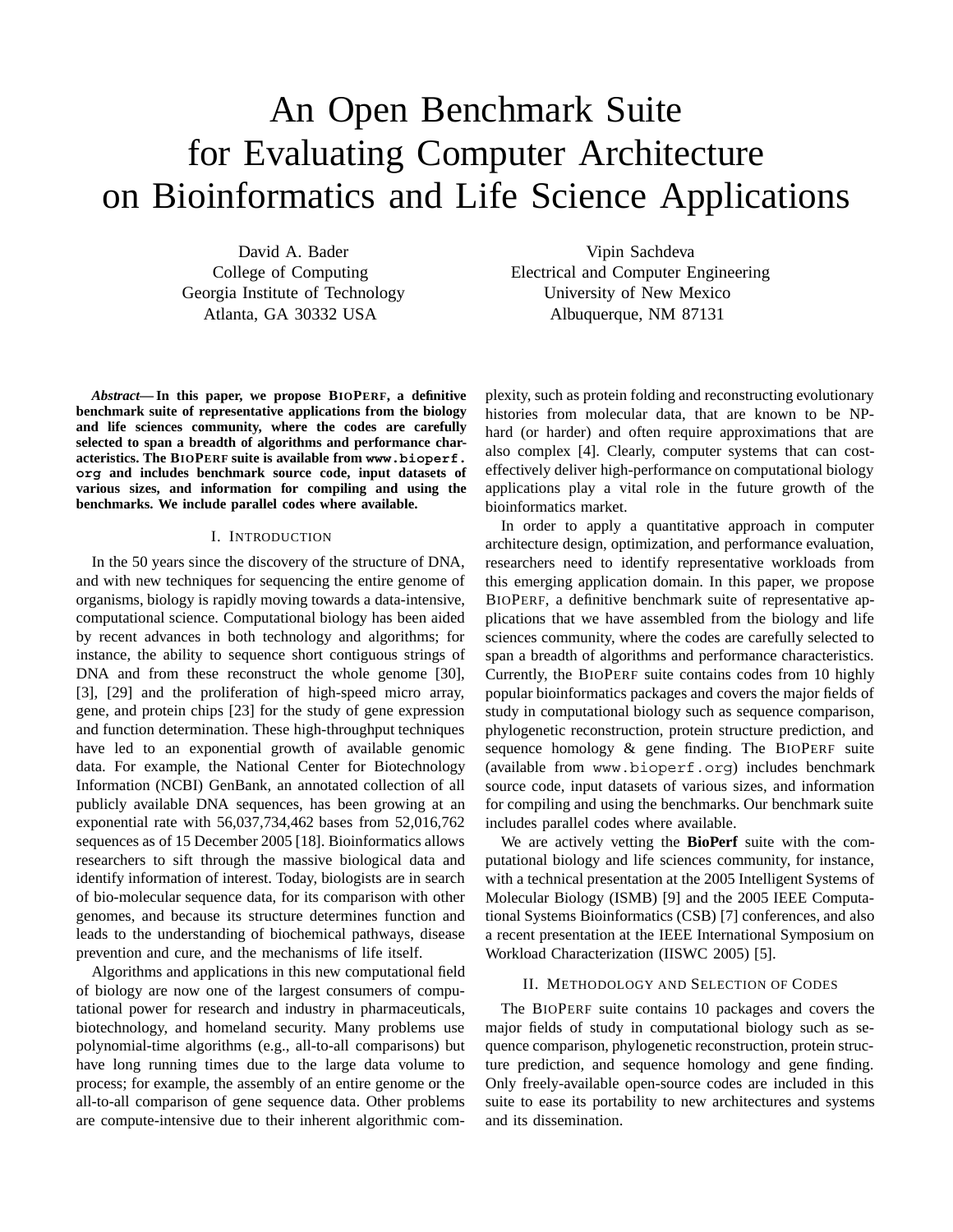The selection of codes follows these guiding principles:

- *•* **Coverage:** The packages must span the heterogeneity of algorithms and biological and life science problems important today as well as (in our view) increasing in importance over the next 5-10 years.
- *•* **Popularity:** Codes with larger numbers of users are preferred because these packages represent a greater percentage of the aggregate workloads used in this domain.
- *•* **Open Source:** Open source code allows the scientific study of the application performance, the ability to place hooks into the code, and eases porting to new architectures.
- *•* **Licensing:** Only packages for which their licensing allows free redistribution as open source are included. This requirement eliminated several popular packages, but was kept as a strict requirement to encourage the broadest use of this suite.
- *•* **Portability:** Preference was given to packages that used standard programming languages and could easily be ported to new systems (both in sequential and parallel languages).
- *•* **Performance:** We gave slight preference to packages whose performance is well-characterized in other studies. In addition, we strived for computationally-demanding packages and included parallel versions where available.

Sequence comparison finds similarities between two or more DNA or protein sequences. Phylogeny explores the ancestral relationships among a set of genes or organisms. Protein structure analysis (a) finds the similarities between three-dimensional protein structures and (b) predicts the shape of a protein (e.g., primary, secondary, and tertiary structure) given its amino acid sequence. Gene-finding identifies DNA segments that encode proteins.

| <b>Number</b> | Package         | <b>Executable Codes</b>   |
|---------------|-----------------|---------------------------|
|               | <b>BLAST</b>    | blastn, blastp            |
|               | <b>FASTA</b>    | fasta34, ssearch34        |
| 3             | <b>CLUSTALW</b> | clustalw, clustalw_smp    |
| 4             | <b>HMMER</b>    | hmmsearch, hmmpfam        |
| 5             | <b>T-COFFEE</b> | tcoffee                   |
| 6             | <b>GLIMMER</b>  | glimmer2, glimmer-package |
|               | <b>PHYLIP</b>   | dnapenny, promlk          |
| 8             | <b>GRAPPA</b>   | grappa                    |
| 9             | CЕ              | ce                        |
| 10            | <b>PREDATOR</b> | predator                  |
|               |                 | TABLE I                   |

BIOPERF BENCHMARK SUITE

For each of these codes listed in Table I, we have assembled benchmark source code, varying sizes of input datasets, and information for compiling and using the benchmarks. As algorithms for solving problems from computational biology often require parallel processing techniques, we provide parallel versions of four benchmarks. To facilitate computer architecture researchers to run the BIOPERF suite on several popular execution driven simulators, we also provide littleendian Alpha ISA binaries and generated simulation points [24] and PowerPC binaries [8] from the BIOPERF web page, www.bioperf.org. The rest of this paper is organized as follows. Section III discusses previous work on benchmark collection. Section IV provides an introductory background on biology and a brief review of bioinformatics study areas. Section V describes the BIOPERF suite, including benchmark functionality, input datasets and execution. Section VI discusses the packaging of the suite, and Section VII describes the code arguments used to run the benchmark instance. Finally, section VIII concludes the paper.

#### III. PREVIOUS WORK

One of the most successful attempts to create standardized benchmark suites is SPEC (Standard Performance Evaluation Corporation), which started initially as an effort to deliver better benchmarks for workstations. Over the years, SPEC evolved to cover different application classes, such as the SPECSFS for the NFS performance and the SPECWeb for performance of Web servers. Other examples of domain-specific benchmarks include transaction-processing benchmarks TPC, benchmarks for embedded processors such as the EEMBC benchmarks and many others. One of the important benchmark suites in the scientific research community is the SPLASH (Stanford Parallel Applications for Shared Memory) suite, later updated to SPLASH-2 [31]. SPLASH-2 includes mostly codes from linear algebra and computational physics, and is designed to measure the performance of these applications on centralized and distributed memory-machines. Few comprehensive suites of computationally-intensive life science applications are available to the computer architecture community. The closest effort to ours is the development of BioBench [1]. Compared with BioBench, our independent work covers many more bioinformatics tools in terms of quantity and diversity. Also, our work includes parallel codes where available.

#### IV. BACKGROUND

To help readers understand the BIOPERF benchmarks better, we first provide an introductory background on biology and illustrate the major areas of bioinformatics.

### *A. Introduction: DNA, Genes and Proteins*

One of the fundamental principles of biology is that within each cell, DNA that comprises the genes encodes RNA which in turn produces the proteins that regulate all of the biological processes within an organism. DNA is a double chain of simpler molecules called nucleotides, tied together in a double helix helical structure. The nucleotides are distinguished by a nitrogen base that can be of four kinds: adenine (A), cytosine (C), guanine (G) and thymine (T). Adenine (A) always bonds to thymine (T) whereas cytosine (C) always bonds to guanine (G), forming base pairs. DNA can be specified uniquely by listing its sequence of nucleotides, or base pairs. Proteins are molecules that accomplish most of the functions of a living cell, determining its shape and structure. A protein is a linear sequence of molecules called amino acids. Twenty different amino acids are commonly found in proteins. Similar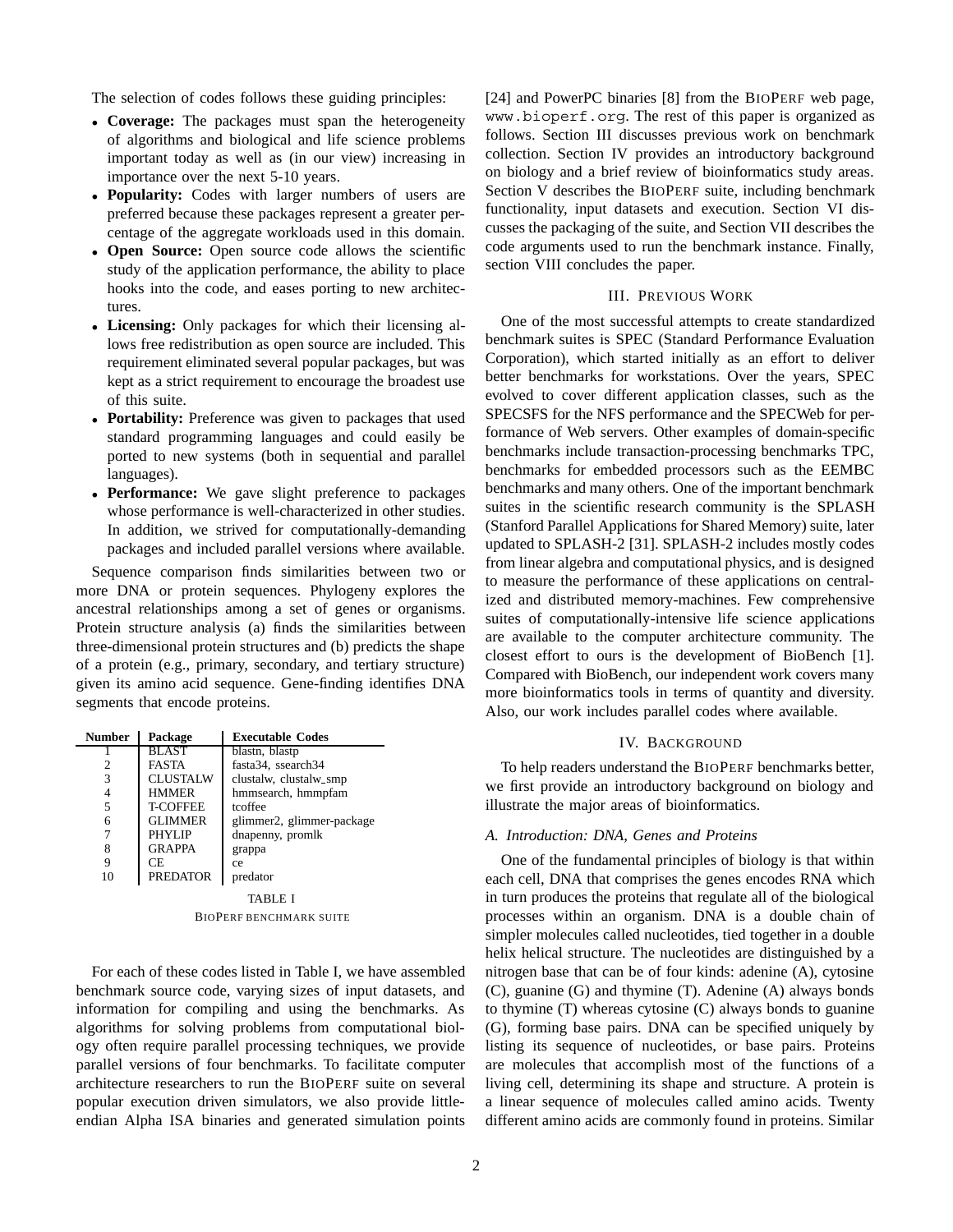to DNA, proteins are conveniently represented as a string of letters expressing their sequence of amino acids. A gene is a contiguous stretch of genetic code along the DNA that encodes a protein. Not all parts of a DNA molecule encode genes; some segments, called introns, have no influence on protein synthesis. As a protein is produced, it folds into a three-dimensional shape. For example, Fig. 1 shows the 3-D structure of human foetal deoxyhaemoglobin. The positions of the central atoms, called carbon-alpha  $(C_{\alpha})$ , of the amino acids of a protein define its primary structure. If a contiguous subsequence of  $(C_{\alpha})$  atoms follows some predefined pattern, they are classified as a secondary structure, such as alphahelix or beta-sheet. The relative positioning of the secondary structures define the tertiary structure. The overall shape of all chains of a protein then defines the quaternary structure.



Fig. 1. Three dimensional structure of human foetal deoxyhaemoglobin (PDB  $id = 1FDH$ , produced from [21])

#### *B. Bioinformatics Problems*

In this section, we illustrate the major problems in bioinformatics, including sequence analysis, phylogeny, sequence homology and gene finding, and protein structure analysis/prediction.

*1) Sequence Analysis:* Sequence analysis is perhaps the most commonly performed task in bioinformatics. Sequence analysis can be defined as the problem of finding which parts of the sequences (nucleotide or amino acid sequences) are similar and which parts are different. By comparing sequences, researchers can gain crucial understanding of their significance and functionality: high sequence similarity usually implies significant functional or structural similarity while sequence differences hold the key information regarding diversity and evolution. The most commonly used sequence analysis technique is pairwise sequence comparison. A sequence can be transformed to another sequence with the help of three edit operations. Each edit operation can insert a new letter, delete an existing letter, or replace an existing letter with a new one. The alignment of two sequences is defined by the edit operations that transform one into the other. This is usually represented by writing one on top of the other. Insertions and deletions (i.e., gaps) are represented by the dash symbol ("-"). The following

example illustrates an alignment between the sequences  $S_1 =$  $GAATT CAGTA$  and  $S_2 = GGATCGTTA$ . The objective is to match identical subsequences as best as possible (or equivalently use as few edit operations as possible). In the example, the aligned sequences match in seven positions.

| Sequence $S_1$ | GAATTCAGT-A |  |  |
|----------------|-------------|--|--|
|                | R D   D   I |  |  |
| Sequence $S_2$ | GGA-TC-GTTA |  |  |

Fig. 2. Alignment of two sequences that match in seven positions. One replace, two delete, and one insert operations, shown by letters R, D, and I, are used.

Alignment of sequences is considered in two different but related classes: If the entire sequences are aligned, then it is called a global alignment. If subsequences of two sequences are aligned, then it is called a local alignment. Multiple sequence alignment compares more than two sequences: all sequences are aligned on top of each other. Each column is the alignment of one letter from each sequence. The following example illustrates a multiple alignment among the sequences S3="AGGTCAGTCTAGGAC", S4="GGACTGAGGTC", and S5="GAGGACTGGCTACGGAC".

| Sequence $S_3$ | -AGGTCAGTCTA-GGAC    |
|----------------|----------------------|
| Sequence $S_4$ | $-$ -GGACTGA----GGTC |
| Sequence $S_5$ | GAGGACTGGCTACGGAC    |

Fig. 3. Multiple alignment of DNA sequences *S*3, *S*<sup>4</sup> and *S*<sup>5</sup>

*2) Sequence Homology and Gene Finding:* Portions of genomes could be seen as genomic entities spawned through some dynamic changes in content and order of the ancestral genome. Certain regions, through selection, are conserved over time. Such genomic portions that are related due to their derivation from the same element in a common ancestral genome are termed homolog. Sequence homology study aims to infer genome organization and structure, as well as the evolutionary mechanisms that shaped present day genomes. The sizes of biological sequence databases are usually very large. Not all the sequences are coding, namely are a template for a protein. For example, in the human genome only 3%–5% of the sequences are coding. Due to the size of the database, manual searching of genes who do code for proteins is not practical. Gene-findings aim to provide computational methods to automatically identify genes that encode proteins.

*3) Molecular Phylogeny Analysis:* Molecular phylogeny infers lines of ancestry of genes or organisms. Phylogeny analysis provides crucial understanding about the origins of life and the homology of various species on earth. Phylogenetic trees are composed of nodes and branches. Each leaf node corresponds to a gene or an organism. Internal nodes represent inferred ancestors. The evolutionary distance between two genes or organisms is computed as a function of the length of the branches between their nodes and their common ancestors.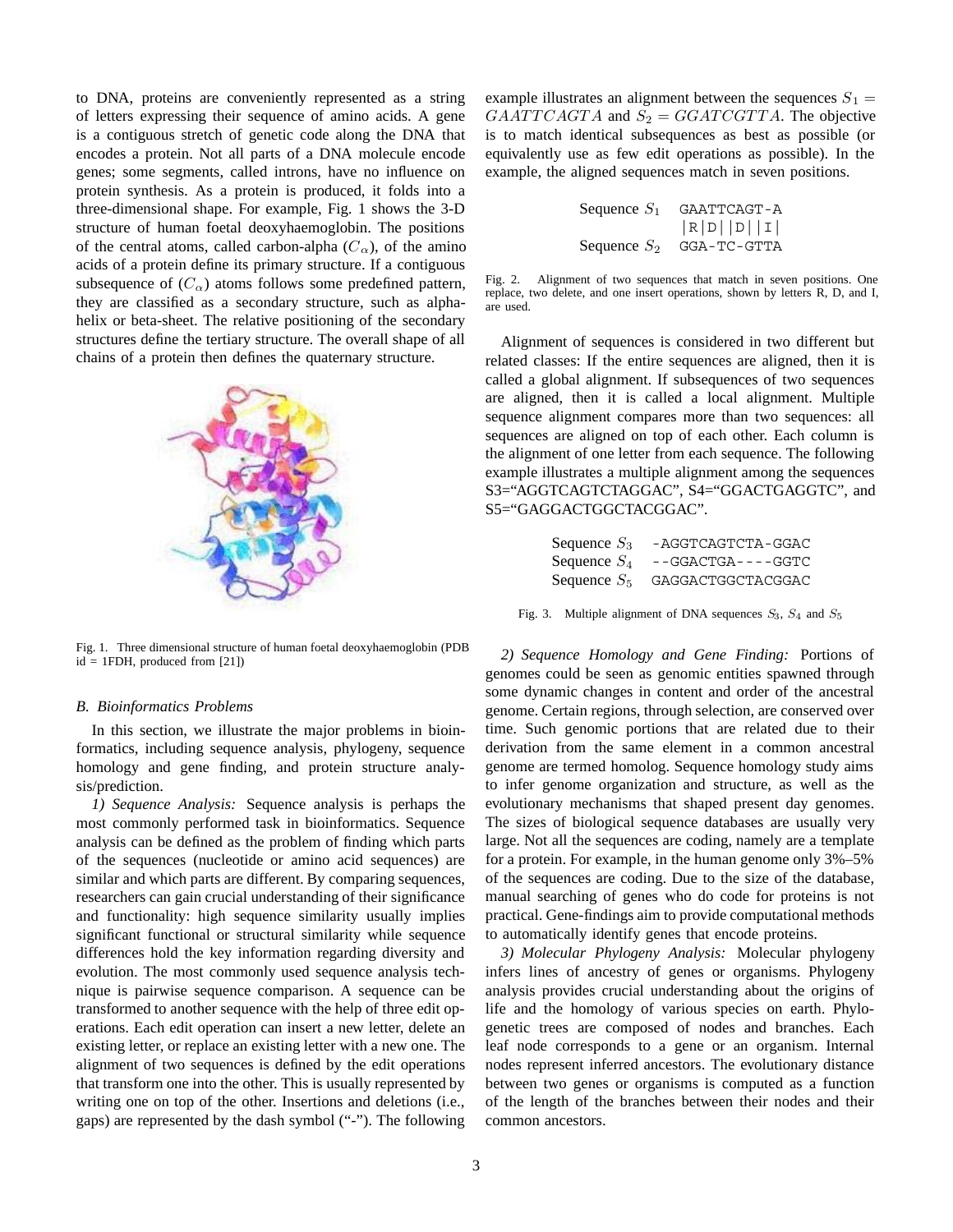*4) Protein Structure Analysis:* Two protein substructures are called similar if their  $C_{\alpha}$  atoms can be mapped to closeby points after translation and rotation of one of the proteins. This can also be considered as a one-to-one mapping of amino acids. Usually, structural similarity requires that the amino acid pairs that are considered similar have the same secondary structure type. Structural similarities among proteins provide insight regarding their functional relationship. Fig. 4 presents the structural similarity of two proteins. Three-dimensional structures of only a small subset of proteins are known as it requires expensive wet-lab experimentation. Computationally determining the structure of proteins is an important problem as it accelerates the experimentation step and reduces expert analysis. Usually, the relationship among chemical components of proteins (i.e. their amino acid sequences) is used in determining their unique three-dimensional native structures.



Fig. 4. The structural similarity between two proteins

#### *C. Bioinformatics Databases*

A bioinformatics database is an organized body of persistent data (e.g. nucleotide and amino acid sequences, threedimensional structure). Thanks to the human genome project, there has been a growing interest both in the public and private sectors towards creating bioinformatics databases. At the end of 2002, there were more than 300 molecular biology databases available worldwide. This section provides a brief overview of several popular and publicly available bioinformatics databases. An important class of bioinformatics databases is the sequence database. The largest sequence database is the NCBI/GenBank [18] which collects all known nucleotide and protein sequences. Other major data sources are EMBL (European Molecular Biology Lab) [13] and DDBJ (DNA Data Bank of Japan) [11]. Two major sources of protein sequences and structures are PDB (Protein Data Bank) [21], and SWISS-PROT [26]. PDB contains the protein structures determined by NMR and X-ray crystallography techniques. SWISS-PROT is a curated protein sequence database which provides a high level of annotation such as description of

protein function, its domain structure, post-translational modification and other useful information.

#### V. THE BIOPERF BENCHMARK SUITE

To allow computer architecture researchers to explore and evaluate their designs on these emerging applications, we developed BIOPERF, a suite of representative applications assembled from the computational biology community, where the codes are carefully selected to span a breadth of algorithms and performance characteristics. Bioinformatics is a field for which the problems themselves are not thoroughly categorized, and many of the computational problems are NP-hard. This has led to the development of heuristics to solve the problems, giving sub-optimal results within a reasonable degree of a accuracy quickly. Thus, the field is still in its infancy with problems, algorithms, applications, and even system architecture requirements, changing frequently. The present suite of tools should therefore be treated as a starting point. As the field evolves, we expect the included codes and inputs to evolve to encompass important emerging trends. Our endeavor is to provide a representative set of codes and sample data that encompass the field of bioinformatics in terms of the problems it represents and the solutions which are devised for those problems. We use this set of bioinformatics applications to drive changes in computer architecture for high-performance computing systems specifically targeted towards the computational biology applications. The packages used in BIOPERF are handpicked from the following broad problems identified by the biological community of interest to computer designers: sequence alignment (pairwise and multiple), phylogeny reconstruction, protein structure prediction, and sequence homology and gene-finding. For each of these codes, we have assembled input datasets with varying sizes which can be used in conjunction with the applications included in this suite. Due to space limitations, this paper details a moderate-sized class of input that allow each benchmark code to run for tens of minutes. Other class sizes are available from the BIOPERF web site for smaller and larger runs. Detailed, quantitative workload characterization of the BIOPERF benchmarks on different platforms can be found in [7], [8], [9], [16].

#### *A. Sequence Analysis Benchmarks*

- *•* **Blast**: The Blast (Basic Local Alignment Search Tool) programs [2] are a set of heuristic methods that are used to search sequence databases for local alignments to a query sequence. The Blast programs are written in C. BlastP and BlastN are the versions of Blast for searching protein and nucleotide sequences respectively. The query file is the file which includes the nucleotide or protein sequence for search. The database file is the database which will be searched. The blast implementation provided by NCBI is multithreaded and contains a parameter to set the number of threads.
- **FASTA**: Similar to Blast, FASTA [20] is a collection of local similarity search programs for sequence databases. FASTA is a two step algorithm. The first step is a search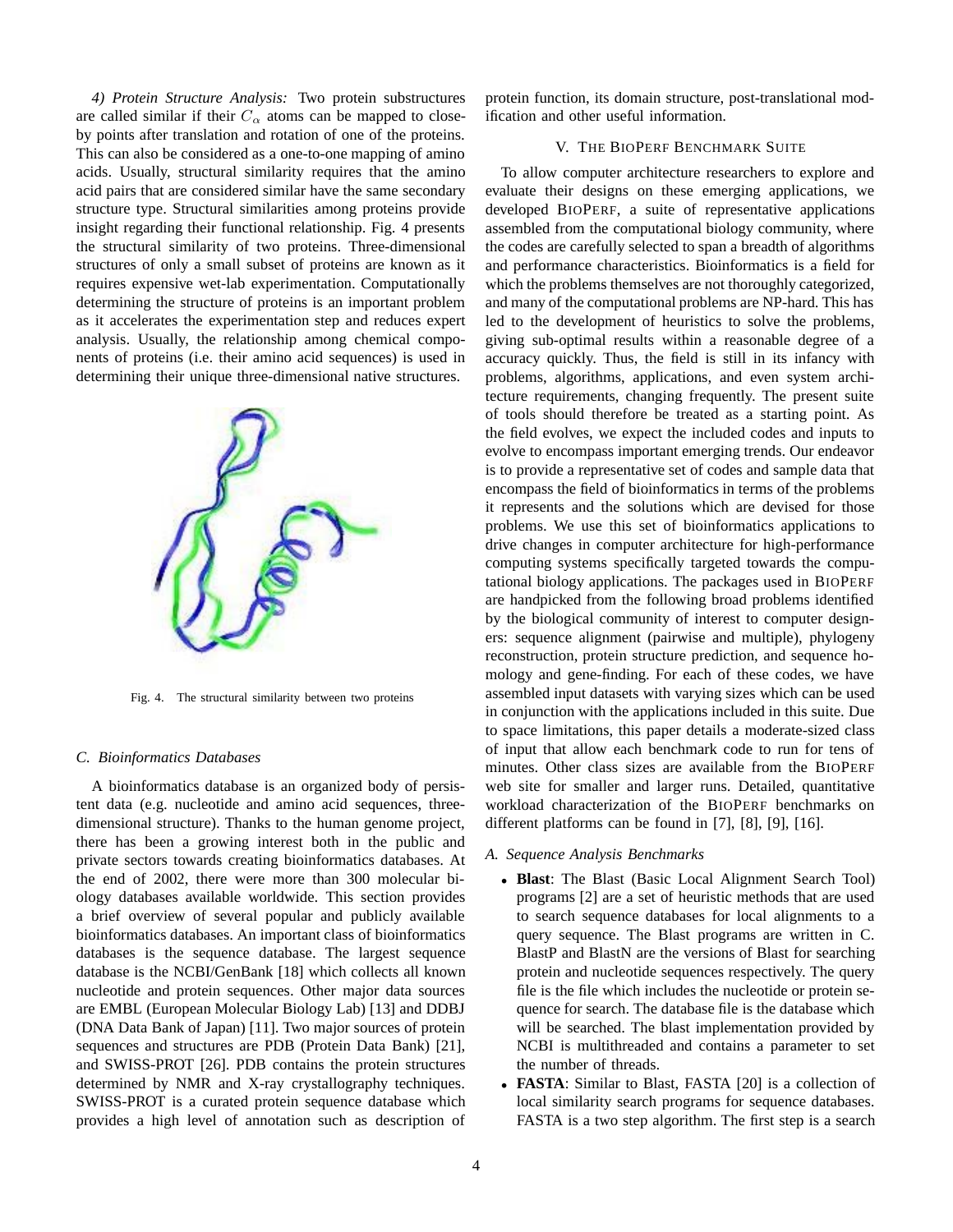for highly similar segments in the two sequences. In this search a word with a specific word size is used to find regions in a two-dimensional table table similar to that shown for the Smith-Waterman algorithm. These regions are a diagonal or a few closely spaced diagonals in the table which have a high number of identical word matches between the sequences. The second step is a Smith-Waterman alignment centered on the diagonals that correspond to the alignment of the highly similar sequence segments. While FASTA and Blast both do pairwise local alignment, their underlying algorithms are different. The query and database files for FASTA have the same meaning as those of Blast. With the provided dataset, the FASTA benchmark performs a query that contains the human LDL receptor precursor protein. Another program that we have included from the FASTA package is the ssearch which does an exact Smith-Waterman alignment on a pair of sequences.

- *•* **ClustalW**: ClustalW [27] is a multiple sequence alignment program for nucleotides or amino acids. It first finds a phylogenetic tree for the underlying sequences. It then progressively aligns them one by one based on their ancestral relationships. ClustalW combines several heuristics for improved accuracy: weights are given to the sequences implying their importance in the alignment. Duplicate sequences are underweight while divergent sequences are overweight. Amino acid substitution values are changed in every step of the alignment. Improved gap-handling algorithms especially during the early stage of the algorithm also improved the accuracy of the algorithm in general. ClustalX is a windows interface for the alignments created by ClustalW [28]. ClustalW is programmed in C and takes as input multiple DNA or protein sequences and output the results after alignment. Clustalw smp is a symmetric multiprocessor implementation of ClustalW.
- *•* **Hmmer**: Hmmer [12] employs hidden Markov models (profile HMMs) for aligning multiple sequences. Profile HMMs are statistical models of multiple sequence alignments. They capture position-specific information about how conserved is each column of the alignment, and which residues are likely. Basically, you give HMMER a multiple sequence alignment as input; it builds a statistical model called a "hidden Markov model" which you can then use as a query into a sequence database to find (and/or align) additional homologues of the sequence family. Hmmer is programmed in the C language. It includes several applications such as hmmbuild, hmmcalibrate and hmmsearch. Among these applications, the hmmsearch is widely used to search a sequence database for matches to an HMM. The benchmark input is the example HMM built from the alignment file of 50 aligned globin sequences and a FASTA file of brine shrimp globin, which contains nine tandemly repeated globin domains. Hmmpfam [12] another program of the same family, compares one or more sequences to a database of

profile hidden Markov models, such as the Pfam library, in order to identify known domains within a sequence, using either the Viterbi or the forward algorithm. Hmmpfam is a multithreaded program. The dataset we have provided for hmmpfam performs the search of a transcriptional regulatory protein of about 8800 residues against the PFAM database.

- *•* **T-Coffee**: T-Coffee [19] is a sequential multiple sequence alignment similar to ClustalW, but which has been proven to be more accurate than ClustalW, though with a higher time complexity. T-Coffee enhances the progressive alignment of ClustalW with an internal library creation, and uses both scores from aligning every sequence with other sequences and the library for the alignment. T-Coffee uses the familiar progressive approach to multiple sequence alignment. It uses time consuming pre-processing steps to guide through the alignment. As the authors point, intermediate alignments are based not only on the sequences to be aligned next, but also on the how all of the sequences align with each other. In this approach, they use a combination of local and global pairwise alignments to guide the alignments. The authors claim that the method is reliable irrespective of the phylogenetic background of the sequences to be aligned. The parameters we provide for running T-Coffee set the dynamic programming mode to Myers and Miller, which has linear space and quadratic time complexity. The option -in specifies methods used for library making (lalign id pair is the local alignment using FASTA function and clustalw pair is the global alignment using the Smith-Waterman algorithm). The option tree mode = slow implies that similarity matrix construction is performed by using dynamic programming mode. The input file is 1yge 1byt (50 sequences of average length 850) extracted from the Prefab database.
- *B. Sequence Homology and Gene Finding*
	- *•* **Glimmer**: Glimmer (Gene Locator and Interpolated Markov Modeler) [22] finds genes in microbial DNA. Its uses interpolated Markov models (IMMs) to identify coding and noncoding regions in the DNA. The Glimmer system consists of two main programs. The first of these is the training program, build-imm. This program takes an input set of sequences and builds and outputs the IMM for them. These sequences can be complete genes or just partial orfs. For a new genome, this training data can consist of those genes with strong database hits as well as very long open reading frames that are statistically almost certain to be genes. The second program is glimmer, which uses this IMM to identify putative genes in an entire genome. Glimmer automatically resolves conflicts between most overlapping genes by choosing one of them. It also identifies genes that are suspected to truly overlap, and flags these for closer inspection by the user. These "suspect" gene candidates have been a very small percentage of the total for all the genomes analyzed thus far. Glimmer's predictions as input to the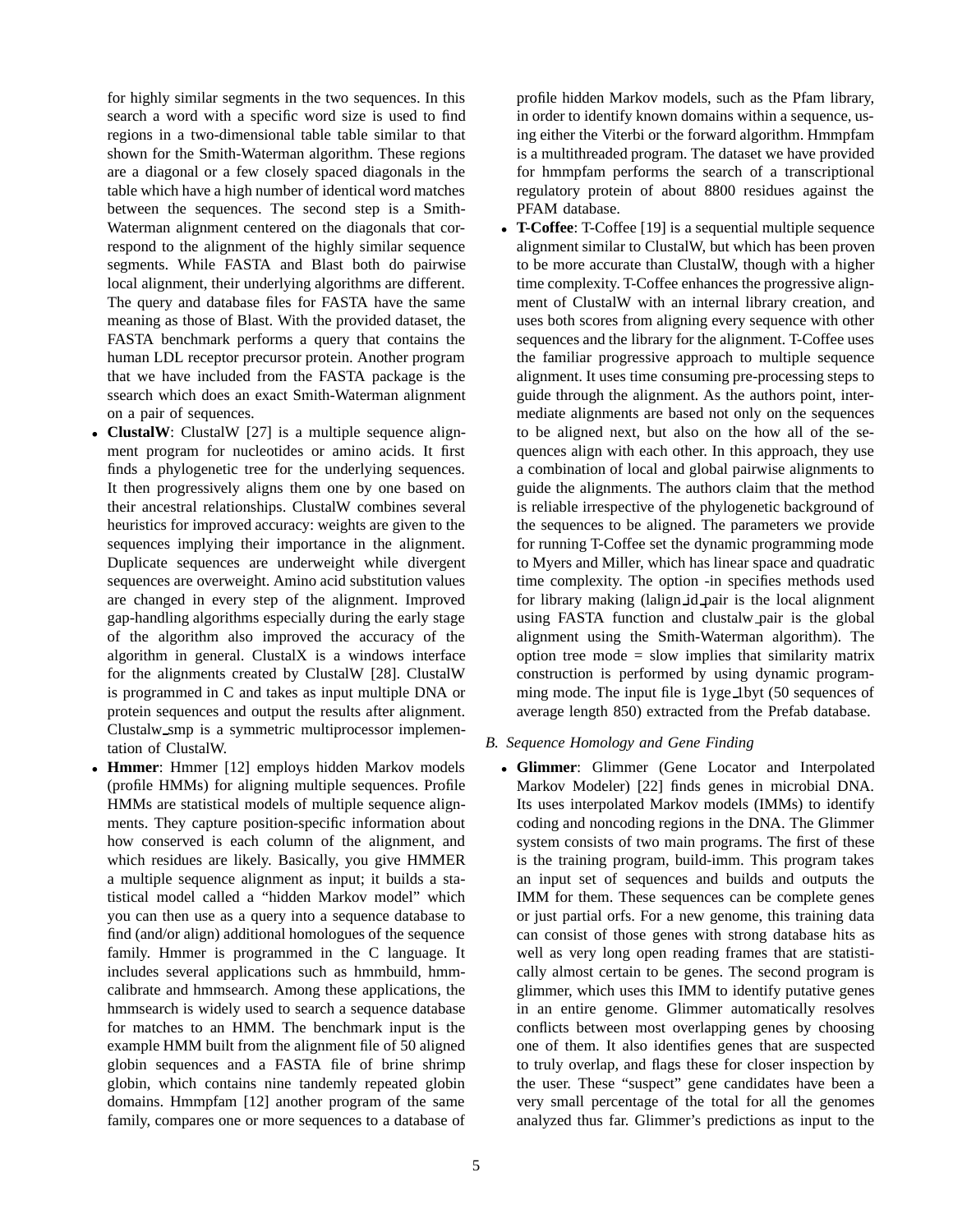BLAST and FASTA programs is thereby used for gene annotation. Glimmer can be used for gene annotation by inputting its predictions into BLAST and FASTA. The input we provide for Glimmer is a kind of bacterium whose name is Haemophilus influenzae and glimmer.icm is the collection file of Markov models. Run-glimmer2 is a script included in the program, which runs programs long-orfs and extract (extracts all non-overlapping open reading frames), build-icm (build an interpolated context model) and finally runs glimmer2 for a particular sequence. The input sequence used for this script is Bacteria Bradyrhizobium japonicum genome consisting of about 9200 kilobase pairs.

# *C. Molecular Phylogeny Analysis Benchmarks*

- *•* **Phylip**: Phylip (PHYLogeny Inference Package) [14] is a package of programs for inferring phylogenies (evolutionary trees). Methods that are available in the package include parsimony, distance matrix, maximum likelihood, bootstrapping, and consensus trees. Data types that can be handled include molecular sequences, gene frequencies, restriction sites and fragments, distance matrices, and discrete characters. Dnapenny and promlk are the typical applications in Phylip. Dnapenny is a program that finds all of the most parsimonious trees of the input data. Promlk implements the maximum likelihood method for protein amino acid sequences. They both can run in command line method or interactive method. To provide deterministic execution, we provide execution script to invoke the two benchmarks. The additional dataset available to run promlk is the aligned 92 cyclophilins and cyclophilin-related proteins from eukaryotes of average length 220.
- *•* **GRAPPA**: GRAPPA (Genome Rearrangements Analysis under Parsimony and other Phylogenetic Algorithms) is a program for phylogeny reconstruction [17]. To date, almost every model of speciation and genomic evolution used in phylogenetic reconstruction has given rise to NP-hard optimization problems. GRAPPA is a reimplementation of the breakpoint analysis [10] developed by Blanchette and Sankoff, and also provides the first lineartime implementation of inversion distances improving upon Hannenhalli and Pevzner's polynomial time approach [6]. Currently, GRAPPA also handles inversion phylogeny and unequal gene content. The input file is 12 sequences of the bluebell flower species Campanulaceae.

# *D. Protein Structure Analysis Benchmarks*

*•* **CE**: CE (Combinatorial Extension) [25] finds structural similarities between the primary structures of pairs of proteins. CE first aligns small fragments from two proteins. Later, these fragments are combined and extended to find larger similar substructures. The input we provide for CE are different types of hemoglobin used to transport oxygen.

• **Predator**: Predator [15] is a tool for finding protein structures, and is based on the calculated propensities of every 400 amino-acid pairs to interact inside an  $\alpha$ helix or one upon three types of  $\beta$ -bridges. It then incorporates non-local interaction statistics. Predator uses propensities for  $\alpha$ -helix,  $\beta$ -strand and coil derived form a nearest neighbor approach. Our input for Predator includes 100 Eukaryote protein sequences from NCBI genomes database and results of the secondary structure prediction. The additional dataset to run Predator is 19 sequences extracted from SWISS-PROT each of almost 7000 residues.

# VI. BIOPERF PACKAGE

The installation directory of BIOPERF contain the following directories:

- *•* Binaries: Directory containing pre-compiled x86, PowerPC and Alpha binaries, these binaries are contained in separate subdirectories, Alpha-binaries, x86-binaries (Linux) and PowerPC-binaries (Mac OS). x86 and the PowerPC binaries are included for all the executables, while Alpha binaries are not fully included for all the codes. The subdirectories for each of the platform further have directories for each of the packages.
- *•* Inputs: Directory containing all the inputs for each of the executables. There are subdirectories for each of the packages, and the inputs for each executable are further categorized into class-A, class-B and class-C based on the sizes of the inputs. Some of the input directories have only one class of input, in which case there are no further subdirectories. The larger databases Swissprot (71MB), NR (1.46 GB) and Pfam (633 MB) are not included in the Inputs directory and have to be separately downloaded from the BIOPERF website. In case an attempt is made to run a script for a executable which uses any of these databases, the scripts will look for the databases on the host machine in a directory represented by the environment variable \$DATABASES.
- *•* Outputs: All the scripts in BIOPERF are set up to store their output in this directory. The Outputs directory itself has subdirectories by the name of each of the packages.
- *•* Scripts: This directory contains all the scripts used in BIOPERF except the use-bioperf.sh which is wrapper for all these scripts. It has further subdirectories that include the scripts for running each of the codes for small, medium and large datasets, scripts for compiling each of the codes, running the BIOPERF suite and installing BIOPERF on the target architecture in case the architecture's binaries are not part of the BIOPERF package. The script has separate subdirectories for each of the tasks, but the naming itself is fairly intuitive.
- *•* Simpoints: This directory contains the simulation points using the Simpoint methodology to simulate the representative workload execution phases.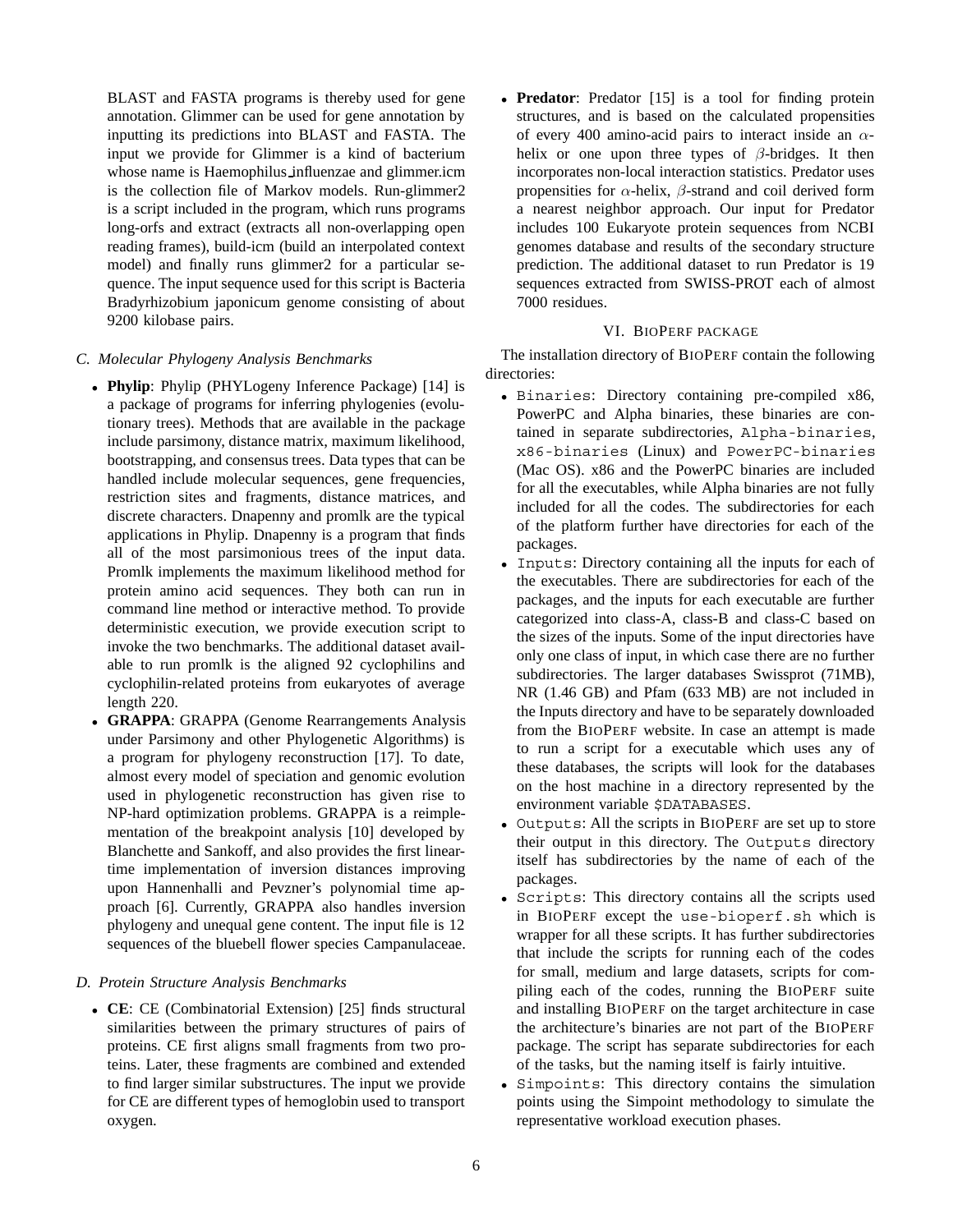*•* Source-codes: This directory contains the sourcecodes for each of the codes in BIOPERF. The directory structure is same with subdirectories for each package, and further with the executable for the packages having more than one executable.

The following scripts are included in BIOPERF in the Scripts directory:

- use-bioperf.sh: The wrapper for scripts install-codes.sh, display-versions.sh, display-versions.sh, run-bioperf.sh and CleanOutputs.sh. These scripts are explained below.
- *•* install-BioPerf.sh: installs the BIOPERF into the directory specified by the user (explained in INSTALLA-TION section).
- *•* install-codes.sh: compiles the codes for an architecture. In case the architecture is not x86 with Linux OS, PowerPC with Mac OS, or Alpha, you can use this script to compile the codes. This script picks up the makefiles of the source codes from the Source-codes directory, tries to do a make for each of the codes and installs the compiled codes into a subdirectory called \$HOSTNAME/Binaries. It will also create \$HOSTNAME-scripts subdirectory inside the directory Scripts, which can then be used to run the newly compiled executables. In case the codes cannot be compiled on the target architecture, the script will output an error message telling the user which code failed to compile.
- *•* display-versions.sh: This script outputs the versions of all the installed codes in BIOPERF.
- *•* run-bioperf.sh: This script is the basic run script for BIOPERF.

# *A. How to Use* BIOPERF

On successful installation, run the script use-bioperf.sh located in the main directory of BIOPERF suite to run all the supported asks in BIOPERF. Note that \$BRUN refers to the directory \$BIOPERF/Scripts/Run-scripts. The following choices are available:

- *•* **[R]** Run BIOPERF
- *•* **[I]** Install BIOPERF on the user architecture
- *•* **[C]** Clean Outputs in the user's \$BIOPERF/Outputs
- *•* **[D]** Display versions of all installed codes

These choices are explained as follows.

*•* **Run BIOPERF**: If the user selects the option [R], the BIOPERF suite is run through the script \$BRUN/run-bioperf.sh. The script prompts the user for choosing either the platform, if the platform is x86, ppc or alpha, it then gives two modes of running BIOPERF: either the user can run all the codes one-byone, or the user can choose codes which would be run. The user can then add packages to be run, with a prompt for every package. After the packages have been selected, the user is prompted for the size of the input datasets tp

use. When BIOPERF is subsequently run, it outputs time of running for each executable and also the complete execution time for running the suite with the selected packages.

- *•* **Install BIOPERF on the user architecture**: If the user selects the option [I], the architecture's binaries are compiled and installed through the script \$BRUN/install-bioperf.sh. All the codes are attempted to be compiled, and the script fails in case any of the codes fails to compile. The script also tries to first delete the previous installation if detected before trying to proceed with the new installation. Assuming a successful compilation for each of the packages, the same subdirectory structure is maintained as in the x86 and the PowerPC subdirectories also. This allows the main runbioperf.sh to use these executables just as they use x86 and the PowerPC executables.
- *•* **Clean Outputs**: If the user selects the option [C], the outputs in \$BIOPERF/Outputs are deleted through the script \$BRUN/CleanOutputs.sh. All the scripts in BIOPERF store the outputs generated in running the executables in the Outputs directory, which has subdirectories for each of the packages also. This increases the size of the Outputs directory, and hence the script deletes all the outputs previously generated.
- *•* **Display Versions**: If the user selects the option [D], the versions of all the software in the BIOPERF suite are displayed through the script \$BRUN/display-versions.sh.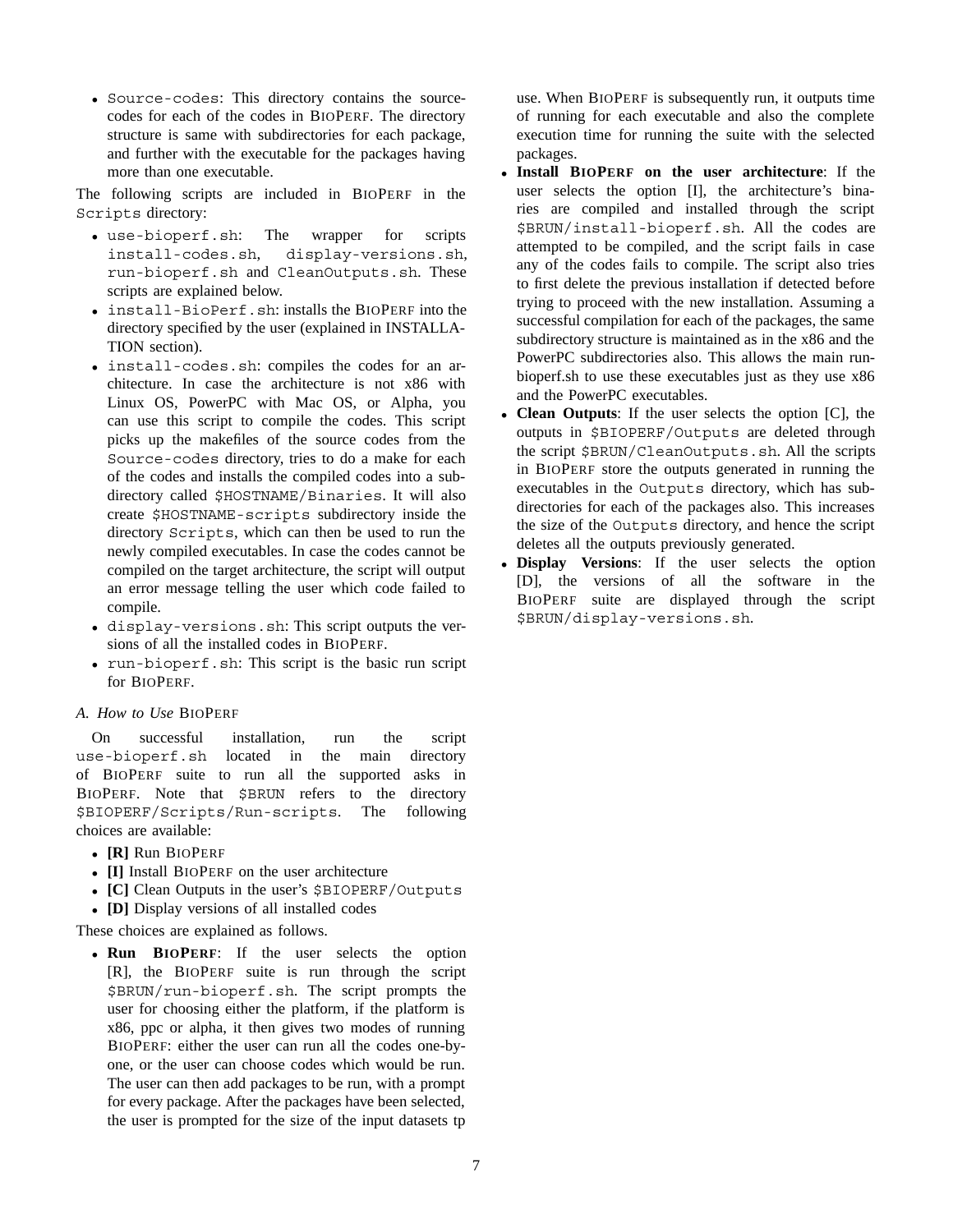# VII. BIOPERF PROGRAM OPTIONS FOR RUNNING

| For each of the ten packages in BIOPERF, in Table II we provide the executable name, a brief summary of the code's use, |  |  |  |
|-------------------------------------------------------------------------------------------------------------------------|--|--|--|
| and the arguments we use in our benchmark suite.                                                                        |  |  |  |

| Code              | <b>Summary</b>                                    | <b>Running Options</b>                                                                                  |
|-------------------|---------------------------------------------------|---------------------------------------------------------------------------------------------------------|
| <b>BLAST</b>      | blastp searches for the homologues of             | ./blastall -p blastp -i Drosoph.txt                                                                     |
| (blastp)          | an input amino acid sequence against a            | -d Drosoph/drosoph.aa -o outdd                                                                          |
|                   | database of amino acid                            | $-p$ - <i>i</i> input query file                                                                        |
| (blastn)          | blastn searches for homologues of                 | -d Database                                                                                             |
|                   | input DNA sequences against a                     | -o Output file                                                                                          |
| <b>FASTA</b>      | ssearch does an exact Smith-Watermann of an       | $\sqrt{s}search34$ t -a -b 20 -q -O < Output Alignment File>                                            |
| (ssearch)         | input sequence with every sequence of an input    | $\langle$ Input Sequence $\rangle$ $\langle$ Input Library File $\rangle$                               |
|                   | library printing the results                      |                                                                                                         |
|                   |                                                   | -a Show entire length in alignment                                                                      |
|                   |                                                   | -b Number of high scores to display                                                                     |
|                   |                                                   | - <i>a</i> Ouiet                                                                                        |
| (fasta34)         | fasta does a heuristic alignment of sequence with | $\text{fasta34}$ < sequence file > < database file >                                                    |
|                   | database file                                     |                                                                                                         |
| ClustalW          | Clustalw makes a multiple sequence alignment      | $1$ /clustalw < Unaligned sequences file >                                                              |
| (clustalw)        | of the unaligned sequences given                  |                                                                                                         |
| clustalw          | Shared memory Clustalw                            | clustalw smp $\leq$ unaligned sequence file $>$                                                         |
| smp               |                                                   |                                                                                                         |
| T-Coffee          | T-Coffee makes a multiple sequence alignment      | $\Delta t$ coffee $\langle$ Input sequences file $>$ -dp mode                                           |
|                   | of unaligned sequences                            | $=$ myers miller pair wise $-$ in<br>lalign id pair,<br>$=$                                             |
|                   |                                                   | clustalw pair -tree mode = $slow$                                                                       |
|                   |                                                   | $-dp$ mode = Dynamic programming mode is Myers                                                          |
|                   |                                                   | and Miller, linear space and quadratic time complex-                                                    |
|                   |                                                   | ity                                                                                                     |
|                   |                                                   | $-in =$ methods used for library making, lalign id pair<br>is the local alignment using FASTA function, |
|                   |                                                   | clustalw pair is the global alignment using the Smith-                                                  |
|                   |                                                   | Watermann.                                                                                              |
|                   |                                                   | tree_mode = slow, similarity matrix construction done                                                   |
|                   |                                                   | using dynamic programming mode.                                                                         |
| <b>HMMER</b>      | hmmbuild makes a profile hidden                   | $\lambda$ hmmbuild < Output HMM file >                                                                  |
| (hmmbuild)        | markov model from aligned sequences               | $<$ Input aligned sequences file $>$                                                                    |
|                   | hmmpfam searches for a sequence in a database     | $\frac{1}{2}$ /hmmpfam < HMM database > < Input sequence                                                |
|                   | of profile HMM's                                  | $\rm{>}$                                                                                                |
| (hmmpfam)         | database of profile HMM's                         | $<$ Input sequence $>$                                                                                  |
| Glimmer           | Finds genes in microbial DNA especially bacteria  | ./run-glimmer2 $\lt$ genome file $\gt$                                                                  |
| (glimmer-         | and archea                                        |                                                                                                         |
| package)          |                                                   |                                                                                                         |
| Glimmer           |                                                   | glimmer2 $\langle$ input sequence $\rangle$ $\langle$ model file $\rangle$                              |
| (glimmer)         | Finds genes in DNA given model file               |                                                                                                         |
| Grappa            | Tool for phylogeny reconstruction                 | $\lambda$ grappa -f < Input file > -o < Output file > -m                                                |
|                   |                                                   | -m Tighten circular lower bound                                                                         |
| Phylip            | Finds trees by parsimony                          | $\Delta$ dnapenny $\langle$ scriptdnapenny $\rangle$ $\langle$ output $\rangle$                         |
| (dnapenny)        |                                                   |                                                                                                         |
|                   | Protein Maximum Likelihood Program                | ./promlk $\langle$ scriptproml $\rangle$ $\langle$ output $\rangle$                                     |
| ( <i>Promlk</i> ) | with molecular clock                              |                                                                                                         |
| СE                | Predicts structure by aligning 3D structures      | $ce < PDB$ sequence $1 > PDB$ sequence $2 >$                                                            |
| Predator          | Predicts the 3D structure of a protein taking an  | ./predator $\langle$ Input Sequence $\rangle$ -u -h -a -f $\langle$ Ouput                               |
|                   | amino acid sequence as input                      | file                                                                                                    |
|                   |                                                   | -u Do not copy assignment directly from the PDB                                                         |
|                   |                                                   | database if query sequence is found in PDB                                                              |
|                   |                                                   | -h Indicate progress by dots                                                                            |
|                   |                                                   | -a Make prediction for all sequences in input file                                                      |

TABLE II BIOPERF PROGRAMS WITH RUNNING OPTIONS